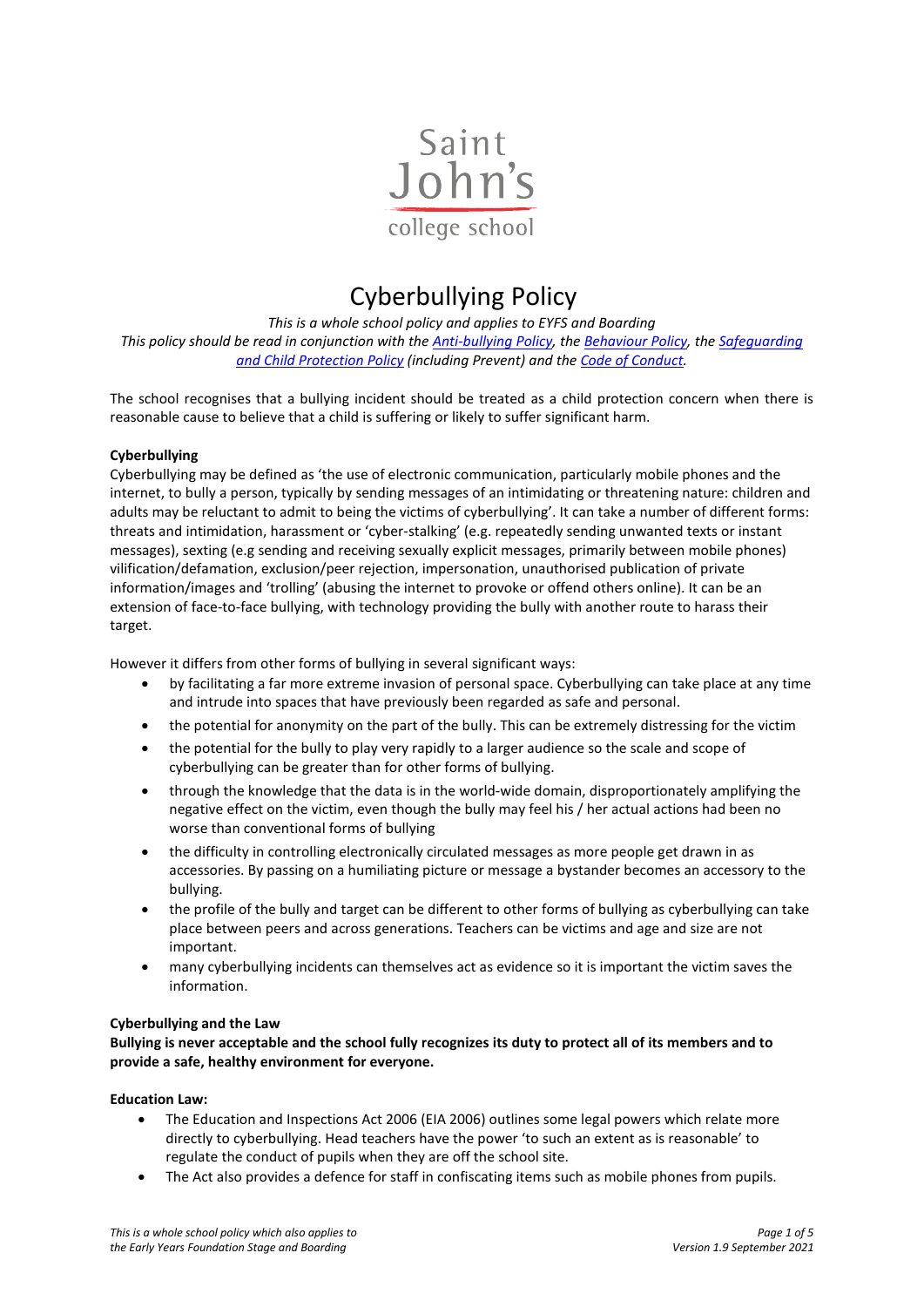### **Civil and Criminal Law**

• There is not a specific law which makes cyberbullying illegal but it can be considered a criminal offence under several different acts including Protection from Harassment Act (1997), Malicious Communications Act (1988), Communications Act (2003) Obscene Publications Act (1959) and Computer Misuse Act (1990).

### **Preventing Cyberbullying**

As with all forms of bullying the best way to deal with cyberbullying is to prevent it happening in the first place. There is no single solution to the problem of cyberbullying but the school will do the following as a minimum to impose a comprehensive and effective prevention strategy:

### Roles and Responsibilities

**The Assistant Head (Pastoral), who is also the Designated Safeguarding Lead** will take overall responsibility for the co-ordination and implementation of cyberbullying prevention and response strategies. The Assistant Head (Pastoral) will :

- ensure that all incidents of cyberbullying both inside and outside school are dealt with immediately and will be managed and/or escalated in line with the procedures set out in the school's Anti-bullying Policy, Behaviour Policy and Safeguarding and Child Protection Policy.
- ensure that all policies relating to safeguarding, including cyberbullying are reviewed and updated regularly
- ensure that all staff know that they need to report any issues concerning cyberbullying to the Designated Safeguarding Lead.
- ensure that all staff are aware of the Prevent Duties.
- provide training (using [HM Government prevent e-learning training\)](https://www.elearning.prevent.homeoffice.gov.uk/edu/screen1.html) so that staff feel confident to identify children at risk of being drawn into terrorism, to challenge extremist ideas and to know how to make a referral when a child is at risk. The Deputy Head is also the Designated Prevent Lead.
- ensure that parents/carers are informed and attention is drawn annually to the cyberbullying policy so that they are fully aware of the school's responsibility relating to safeguarding pupils and their welfare. The Cyberbullying Policy is available at all times on the school website
- ensure that all parents/carers and pupils receive a copy of the Cyberbullying Leaflet. This is available at all times on the school website. Parents/carers should take younger children through the leaflet.
- ensure that at the beginning of each term, cyberbullying is revisited as part of the Staying Safe Programme and that pupils know how to report a concern. (to someone on their safety circle, Childline or the thinkuknow website: [www.thinkuknow.co.uk\)](http://www.thinkuknow.co.uk/)
- ensure that all staff are aware of their responsibilities by providing clear guidance for staff on the use of technology within school and beyond. All staff should sign to say they have read and understood the Staff Code of Conduct.

### **The Head of Computing will**

- ensure that all pupils are given clear guidance on the use of technology safely and positively both in school and beyond including how to manage their personal data and how to report abuse and bullying online.
- provide annual training for parents/carers on online safety and the positive use of technology
- ensure the school's Acceptable Use Policy, Guidelines for Staff when Children are using Digital Devices, Children's Use of Digital Devices and are reviewed annually
- provide annual training for staff on the above policies and procedures
- provide annual training for staff on online safety
- plan and deliver a curriculum on online safety in computing lessons which builds resilience in pupils to protect themselves and others online.
- plan a curriculum and support PSHEE staff in delivering a curriculum on online safety which builds resilience in pupils to protect themselves and others online.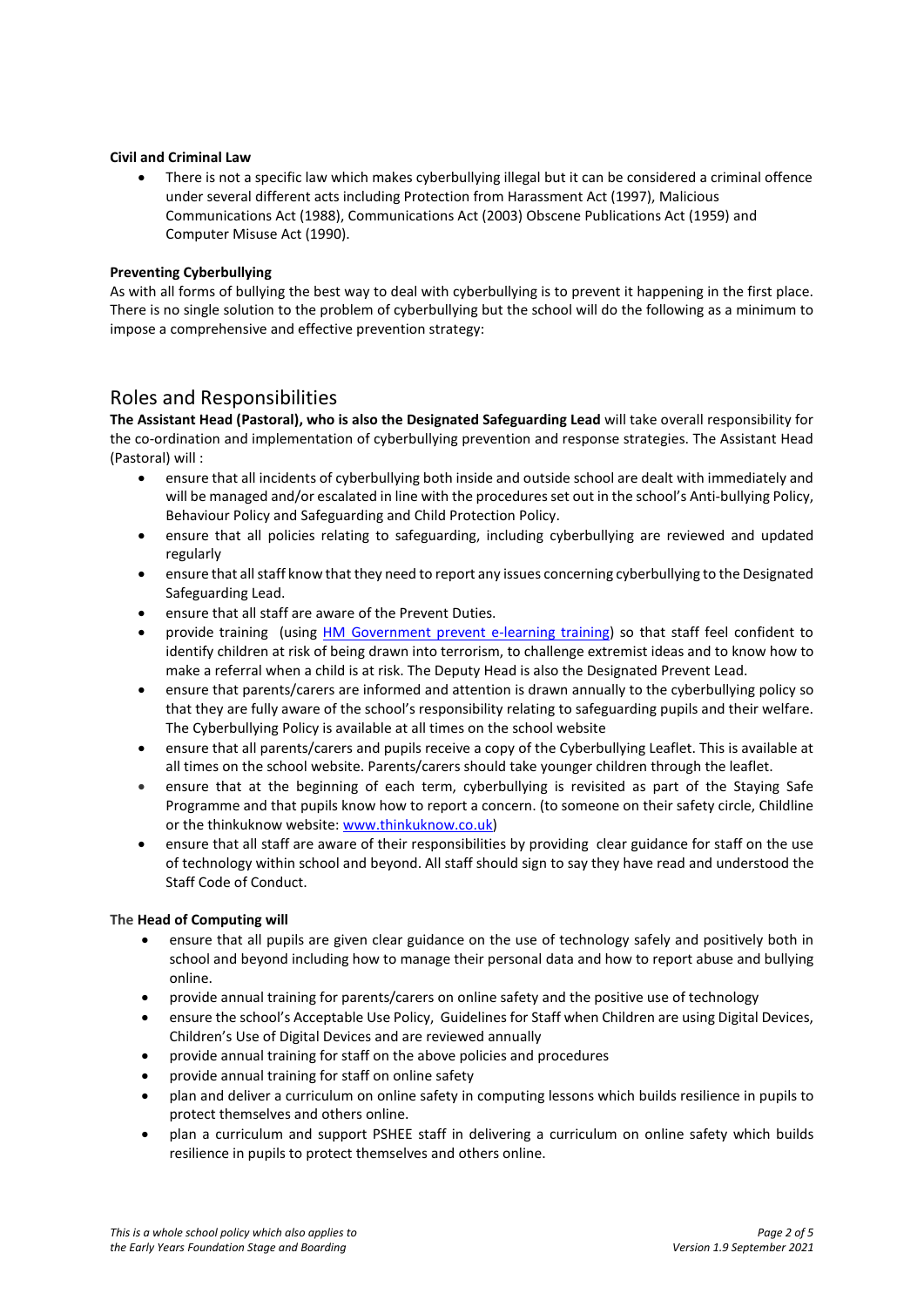### **The IT Support and Development Manager will**

- ensure adequate safeguards are in place to filter and monitor inappropriate content and alert the Designated Safeguarding Lead to safeguarding issues. The school uses a third party web-proxy solution to filter all internet access. The internet filter records access to prohibited sites which enables the IT Support and Development Manager to report issues immediately to the Designated Safeguarding Lead.
- ensure that visitors to the school are given clear guidance on the use of technology in school. This includes how to report any safeguarding issues to the Designated Safeguarding Lead. Visitors will be given highly restricted guest accounts which will not allow any access to personal data and that any misuse of the system will result in access to the system being withdrawn.

### **The Bursar will**

• ensure the school manages personal data in line with statutory requirements. The school is aware of its duties under the Data Protection Act (1998). Careful consideration will be given when processing personal information so that the individual's privacy is respected where it needs protection. Access to the personal information will only be given to those who need it. The principles of the Data Protection Act will be applied when processing, collecting, disclosing, retaining or disposing of information relating to a pupil or member of staff.

### **The School Governors will**

• appoint a governor in charge of welfare who will work with the Designated Safeguarding Lead to ensure the policies and practices relating to safeguarding including the prevention of cyberbullying are being implemented effectively. The current governor for Welfare is the Revd Carol Barrett Ford.

### Guidance for Staff

Guidance on safe practice in the use of electronic communications and storage of images is contained in the Code of Conduct. The school will deal with inappropriate use of technology in line with the Code of Conduct which could result in disciplinary procedures.

If you suspect or are told about a cyber-bullying incident, follow the protocol outlined below:

### **Mobile Phones**

- Ask the pupil to show you the mobile phone
- Note clearly everything on the screen relating to an inappropriate text message or image, to include the date, time and names
- Make a transcript of a spoken message, again record date, times and names
- Tell the pupil to save the message/image
- Inform the Designated Safeguarding Lead immediately and pass them the information that you have

### **Computers**

- Ask the pupil to get up on-screen the material in question
- Ask the pupil to save the material
- **Print off the offending material straight away**
- Make sure you have got all pages in the right order and that there are no omissions
- **Inform a member of the Senior Leadership team and pass them the information that you have**
- Normal procedures to interview pupils and to take statements will then be followed particularly if a child protection issue is presented.

### **Use of Technology in School**

**All members of the school community are expected to take responsibility for using technology positively.**  As well as training, the following is in place:

- All staff are expected to sign to confirm they have read and understood the Acceptable Use Policy.
- All staff are expected to sign to confirm they have read and understood the Staff Code of Conduct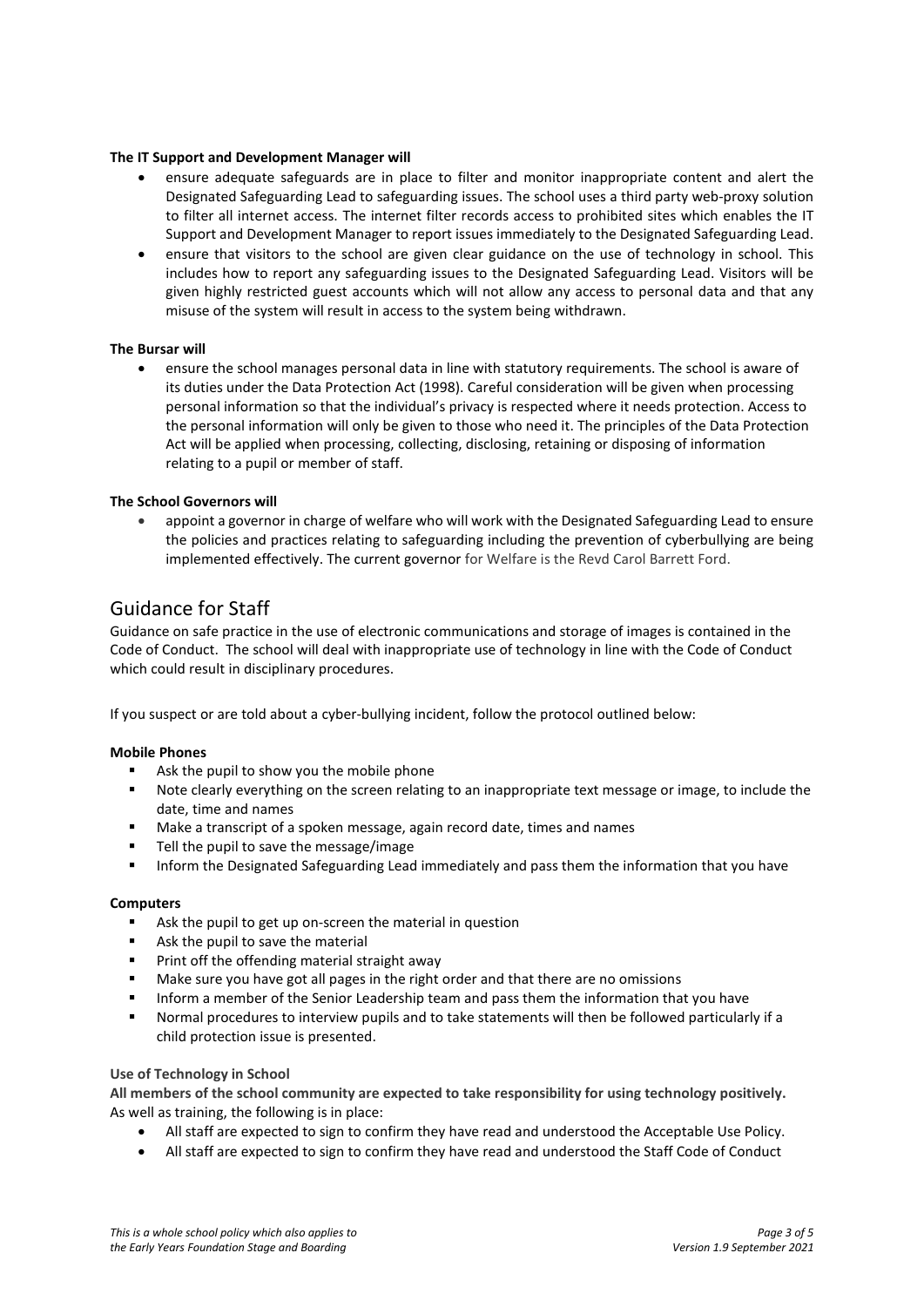- All staff are expected to have read and understood Guidelines for Staff when Children are using Digital Devices
- All children are expected to have been taken through and understood Children's Use of Digital Devices

# Guidance for Pupils

If you believe you or someone else is the victim of cyber-bullying, you must speak to an adult as soon as possible. This person could be a parent/guardian, or a member of staff on your safety network. For more advice, look at the [Cyberbullying leaflet.](https://www.sjcs.co.uk/sites/default/files/styles/Policies/SJCS%20Cyber-%20bullying%20Leaflet.pdf)

- Do not answer abusive messages but save them and report them<br>Do not delete anything until it has been shown to your parents/call
- Do not delete anything until it has been shown to your parents/carers or a member of staff at school (even if it is upsetting, the material is important evidence which may need to be used later as proof of cyber-bullying)
- **Do not give out personal details or contact information without the permission of a parent/guardian** (personal data)
- Be careful who you allow to become a friend online and think about what information you want them to see.
- Protect your password. Do not share it with anyone else and change it regularly
- Always log off from the computer when you have finished or if you leave the computer for any reason.
- Always put the privacy filters on to the sites you use. If you are not sure how to do this, ask a teacher or your parents.
- Never reply to abusive e-mails
- Never reply to someone you do not know
- Always stay in public areas in chat rooms
- The school will deal with cyberbullying in the same way as other bullying. Do not think that because it is online it is different to other forms of bullying.
- The school will deal with inappropriate use of technology in the same way as other types of inappropriate behaviour and sanctions will be given in line with the school's Behaviour Policy.

# Guidance for Parents/Carers

It is vital that parents/carers and the school work together to ensure that all pupils are aware of the serious consequences of getting involved in anything that might be seen to be cyber-bullying. Parents/carers must play their role and take responsibility for monitoring their child's online life.

- Parents/carers can help by making sure their child understands the school's policy and, above all, how seriously the school takes incidents of cyber-bullying.
- Parents/carers should also explain to their children legal issues relating to cyber-bullying.
- If parents/carers believe their child is the victim of cyber-bullying, they should save the offending material (if need be by saving the offensive text on their computer or on their child's mobile phone) and make sure they have all relevant information before deleting anything.
- Parents/carers should contact the school as soon as possible. Please contact Mrs Bedford on 01223 272718 or email lbedford@sjcs.co.uk.
- If the incident falls in the holidays the school reserves the right to take action against bullying perpetrated outside the school both in and out of term time.
- **Parents/carers should attend the school's annual training on online safety delivered by the Head of** Computing.

The school will ensure parents/carers are informed of the cyber-bullying policy and cyberbullying leaflet for children and the procedures in place in the Anti-Bullying Policy to deal with all forms of bullying including cyber-bullying.

### **E-Safety at Home**

Several sites offer helpful advice to parents/carers, particularly with respect to how they can best monitor their child's use of the computer at home. Here are some parents/carers might like to try:

- [www.thinkuknow.co.uk/parents](http://www.thinkuknow.co.uk/parents)
- [www.saferinternet.org.uk](http://www.saferinternet.org.uk/)